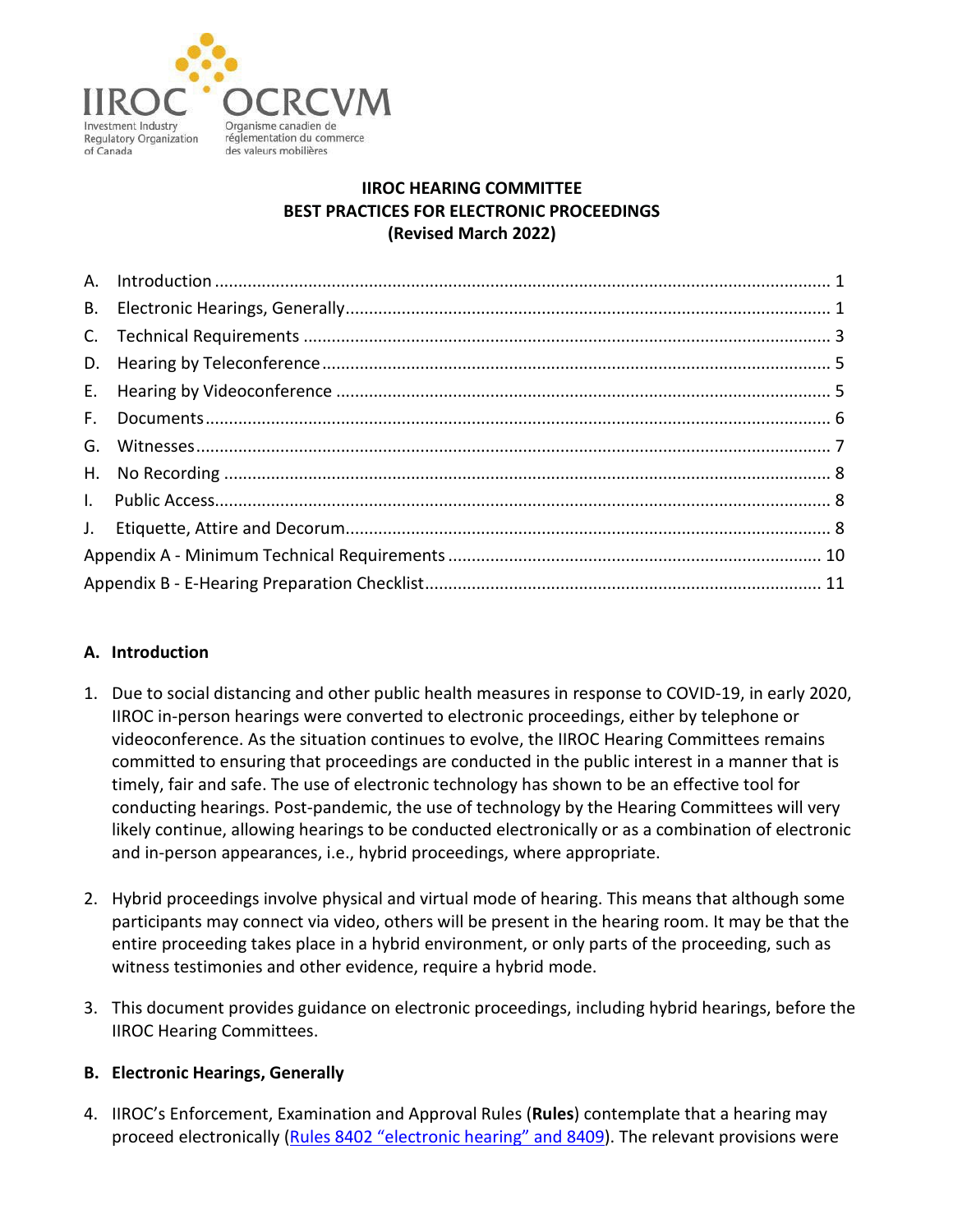developed prior to the COVID-19 pandemic with due regard for the principles of natural justice.

- 5. An "electronic hearing" means a hearing held by telephone conference or another form of electronic technology that allows persons to hear one another.
- 6. A "participant", as used in this document, includes the parties to a proceeding, their legal counsel, agents, support staff, witnesses, hearing panel members, a court reporter and registrar, but does not include a "host" and members of the public or media who have been admitted to a virtual hearing room to observe the proceeding, although they may find the guidance to be of assistance.
- 7. A "host" is the person, typically the National Hearing Officer (**NHO**) or a person designated by the NHO, who initiates and controls the admission to the hearing conference and otherwise assists on technical and administrative matters during the proceeding.
- 8. When a proceeding under the Rules is being scheduled, parties should discuss, as far in advance as possible, the appropriate form of a hearing. One or both parties (if proceeding on consent) may submit to the NHO a request to proceed electronically for all or parts of the hearing.
- 9. If a party objects to proceeding by way of an electronic or hybrid hearing, the party must state the reasons for the objection, including any prejudice an electronic or hybrid hearing may cause and the facts on which the party relies, accompanied by evidence to substantiate the objection.
- 10. A hearing panel may make a determination regarding the form of a hearing at a prehearing conference, on motion by a party or, subject to an objection by a party, on its own motion at any stage of the proceeding.
- 11. A hearing panel has wide discretion in determining the appropriate form of a hearing. In assessing when a hearing may proceed electronically, a hearing panel may, without limitations, consider:
	- a. the nature of the hearing
	- b. the subject matter of the hearing
	- c. the issues to be addressed, including whether the hearing involves the issues of fact, law or procedure
	- d. the evidence to be presented, including whether the facts are in dispute or credibility is an issue
	- e. the costs, efficiency and timeliness of the proceeding
	- f. the fairness of the hearing process to, and the convenience of, each of the parties and
	- g. accessibility of the proceeding to the public.
- 12. Once it is clear that the proceeding, or some of its parts, is to be conducted electronically, the parties should discuss a protocol for their electronic hearing. The protocol may include parties' and their counsel's regular and alternative contact details, a list of their participants, handling of documents, time estimates and a plan of action if technical issues arise during the hearing. If the parties are unclear as to the appropriate protocol or wish to obtain confirmation from the hearing panel, they may seek guidance at a prehearing conference.
- 13. Where the parties anticipate the proceeding to include confidential information, they are expected to discuss it in advance of the hearing and agree on the procedure to be followed in handling the information during the electronic hearing. Where a confidentiality order is granted,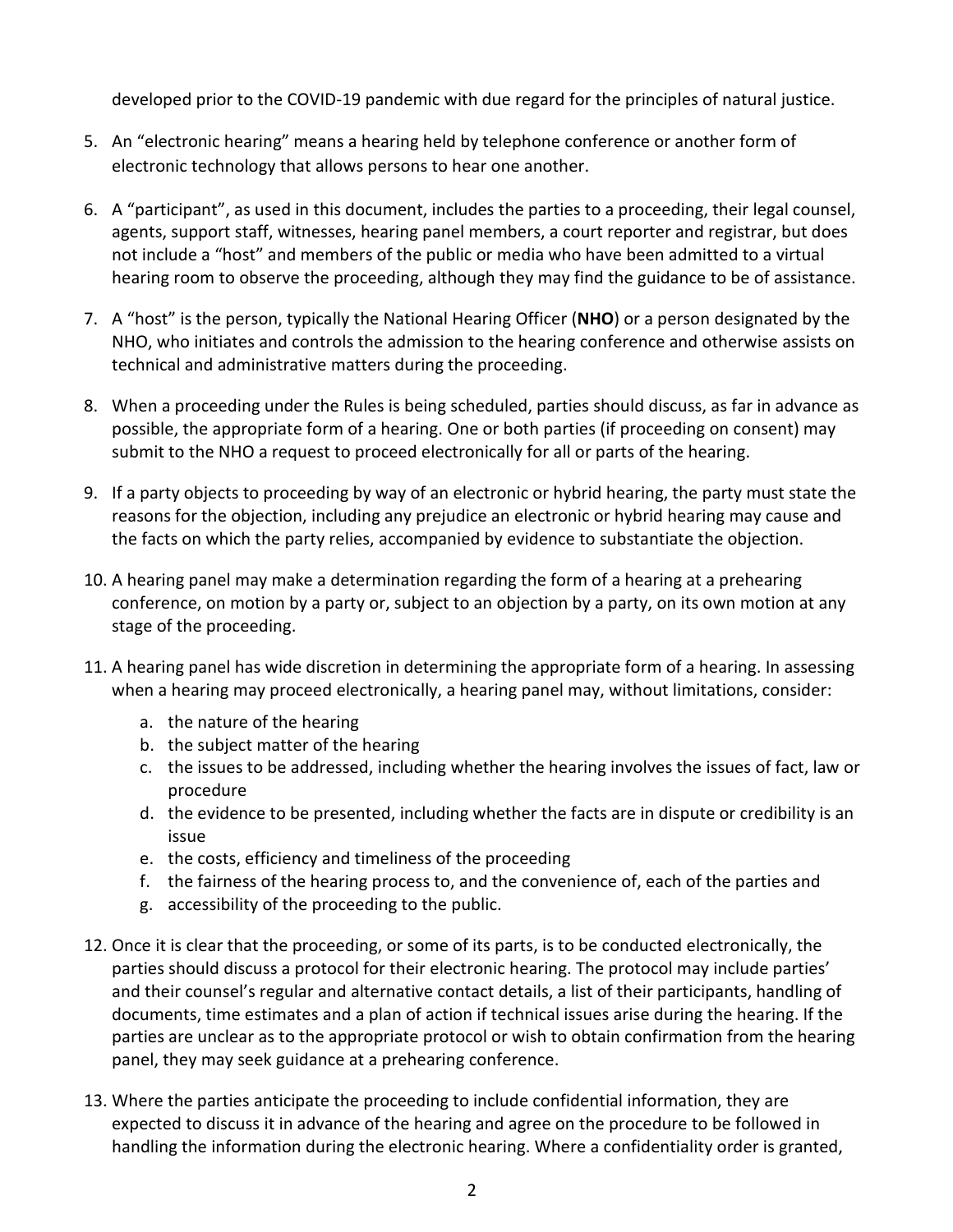the parties must advise the hearing panel and the host before they start a confidential portion of the hearing. On instructions from the hearing panel, the host will send the individuals who are not entitled to receive the confidential information to the "lobby" (as discussed below) and allow them to return once the confidential portion of the hearing is completed.

- 14. As soon as possible or 14 days before the first scheduled hearing date, each party should endeavour to provide the NHO with a complete list of their participants for technology testing and training purposes as may be required. The list must include each participant's full name and user name, if joining by audio or videoconference, together with email and telephone number to be used in the event of technical difficulties during the hearing.
- 15. At the beginning of each electronic hearing, the host will confirm that all required participants are present before the hearing panel joins the session. The Chair of the hearing panel may take a roll call before the hearing commences to confirm that the parties and other required participants are present and ready to proceed. All individuals joining the conference individually or sharing a room with a participant must identify themselves before the commencement of the hearing.

# <span id="page-2-0"></span>**C. Technical Requirements**

- *(a) Platform*
- 16. Electronic hearings proceed vi[a Cisco Webex](https://www.webex.com/) or other electronic platform or technology as may be approved by IIROC (**Platform**).
- 17. All electronic proceedings are conducted through the Platform, unless participants are prevented from using the Platform by extenuating technical or personal circumstances and permitted by a hearing panel to join by telephone or other means.
- 18. All participants are required to install the Platform on their devices and familiarize themselves with its functions in advance of the hearing.
- 19. The NHO administers all proceedings and is in charge of scheduling electronic proceedings. Once hearing dates are set, the NHO will provide connection details (either an electronic link or dial-in numbers) for the hearing to all participants.
- *(b) Equipment & Connection*
- 20. The minimum technical requirements for electronic hearings are outlined in **Appendix A.**
- 21. Each participant is responsible for ensuring that they have proper:
	- a. hardware (desktop or laptop computer, tablet, telephone, built-in or external microphone and speakers or earphones/headset, and built-in or external camera for videoconferencing)
	- b. software (*i.e.* [Webex](https://www.webex.com/) app, [Case Center](https://canada.caselines.com/Account/LogOn) account)
	- c. reliable Internet connection
	- d. training and technical support as may be required and
	- e. access to a suitable venue

so that they can fully participate and the hearing can proceed in an orderly fashion.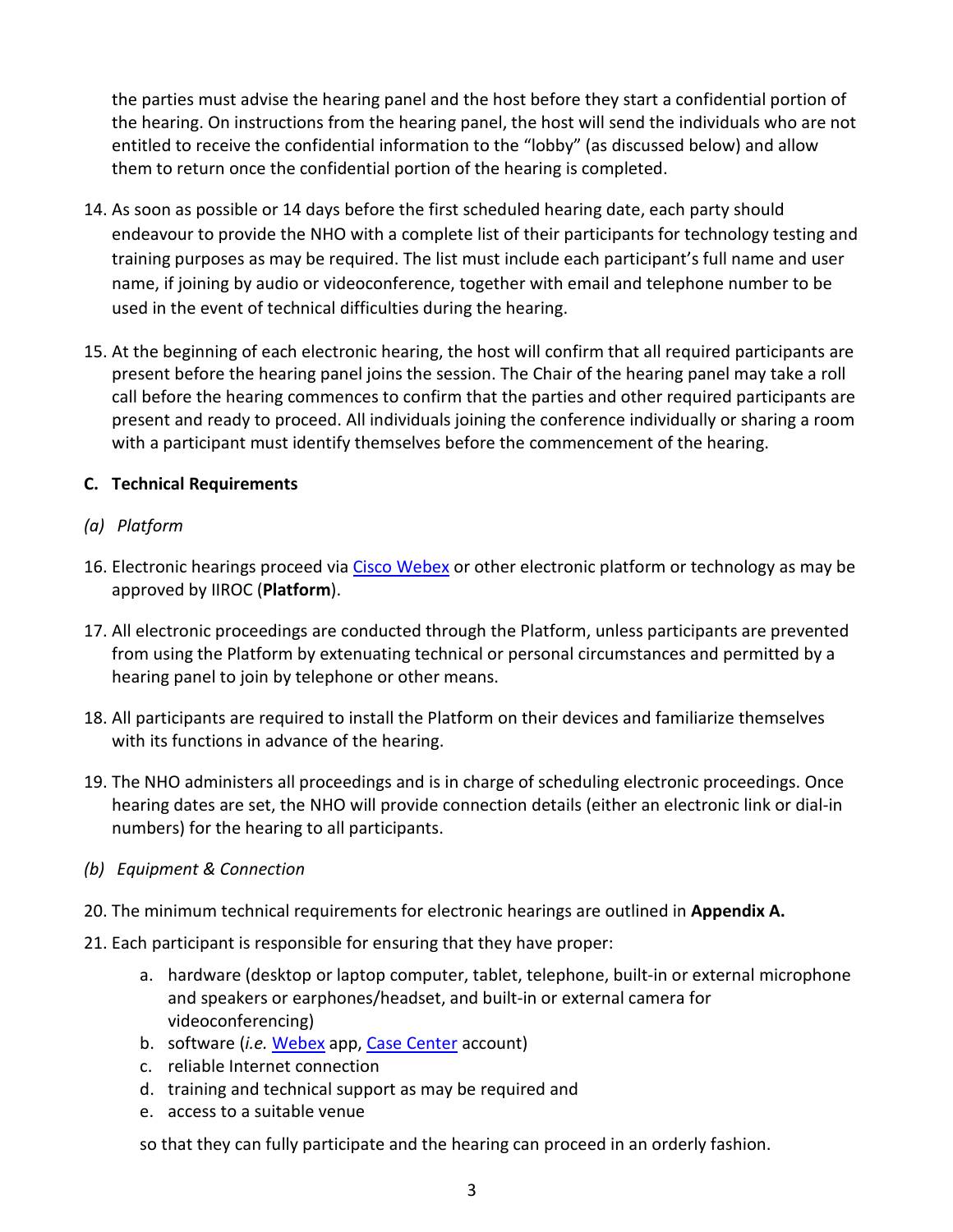#### *(c) Training and Testing*

- 22. Where possible, the NHO will arrange a demo/training session for all required participants. Each of the parties should discuss and, where possible, arrange attendance of their participants for the demo/training session in advance of the hearing.
- 23. In all electronic hearings, it is critical that participants test their equipment and Internet connectivity well in advance in the location they will be participating from on the day of the hearing.
- 24. Participants should also test, and have available during the proceeding, an alternative method of connection in case of technical difficulties. Such backup options may include connecting through another electronic device (another desktop or laptop computer, tablet, mobile phone), using a landline phone (for audio connection) and connecting to the Internet through an alternative local area network (**LAN**) cable, Wi-Fi, a mobile hot spot or Internet stick.
- *(d) Technical Matters*
- 25. To improve the audio and video quality, participants may have to disconnect from a virtual private network (**VPN**), if used and close all unnecessary programs.
- 26. Where possible, connecting to the Internet through the LAN cable should be preferred over a Wi-Fi network. If Wi-Fi is unavoidable, participants are encouraged to find a location with a strong Internet signal.
- 27. In case of audio breakups, latency and echoing, participants may choose to connect their audio via a landline or cell phone (instead of using a computer audio) which could improve the sound quality for them and other participants. If switching audio sources during the hearing, immediately disconnect from the first source as having two or more audio sources in the same room may create audio feedback which makes conversation inaudible.
- 28. The devices participants use to connect to the remote hearing should be placed on a stable surface and not held. Movement requires more bandwidth and reduces both video and audio quality.
- 29. The connection may be improved if participants have sole use of the bandwidth and by limiting other audio and video streaming not related to the hearing.
- 30. In the event of a loss of connectivity or other technology-related interruptions that prevent either the panel members, the parties, their counsel or witnesses (if giving evidence) or the court reporter from participating, an electronic hearing may be adjourned until such time these required participants are able to meaningfully participate in the proceeding.
- 31. If technical difficulties that cannot be resolved in real-time arise during a hearing or the hearing panel determines that the electronic hearing is not working as anticipated, is otherwise inadequate or prejudicial to any party or to the integrity of the proceeding, the hearing panel may adjourn the hearing and, where appropriate and practical, may permit the parties to deliver posthearing submissions in writing.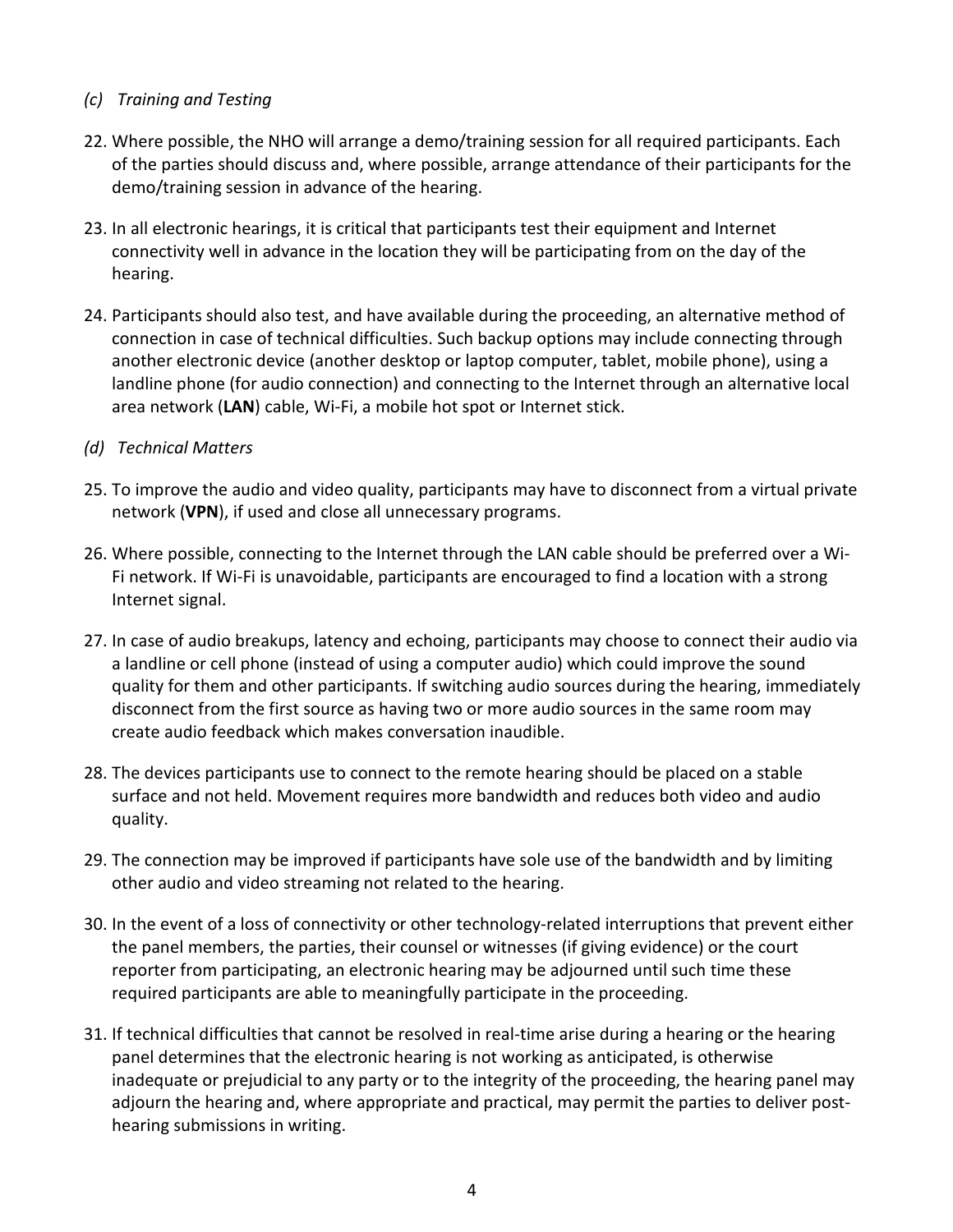32. In case of technical difficulties, participants should immediately communicate with the NHO at [NHO@iiroc.ca](mailto:NHO@iiroc.ca) or 416-943-5846.

#### <span id="page-4-0"></span>**D. Hearing by Teleconference**

- 33. Certain hearings may proceed by teleconference. Whether a teleconference is appropriate is determined upon assessment of the factors set out in the Rules.
- 34. Teleconferences are not suitable for proceedings that require presentation of oral evidence and lengthy submissions. However, teleconferences may be suitable for less document-heavy proceedings, such as prehearing conferences, motions or applications on procedural issues and hearings on agreed facts.
- 35. Teleconferences are scheduled using the Platform dial-in numbers in order to permit an easy conversion into videoconferences if required.
- 36. All participants in teleconferences should keep their microphones on mute until they are ready to present.
- 37. Participants should identify themselves before speaking unless their identity is obvious from the context (*e.g*. answering a question directed to a particular individual).

#### <span id="page-4-1"></span>**E. Hearing by Videoconference**

- 38. Videoconferences may be appropriate in contested proceedings where oral evidence is required, either through fact witnesses or experts, and/or which may have a document-heavy record.
- 39. All participants must connect to the videoconference at least 15 minutes before the scheduled time to ensure they have no connectivity or other technical issues before the hearing commences.

## *(a) Key Functionalities*

- 40. The following functions are used to facilitate a proceeding by videoconference:
	- a) "waiting room" may be available upon joining the conference and can be used to test and address any technical issues
	- b) "lobby" and "breakout room" is administered by the host and may be used to permit private discussions or to exclude participants from the virtual hearing room where necessary, for example, to allow the hearing panel to deliberate, or to excuse witnesses until ready to testify or while relevance or admissibility of their evidence is argued
	- c) "chat" may be used for group messaging only (despite this option being available through the Platform, IIROC cannot guarantee privacy of communications through this function; participants are therefore encouraged to use other secure channels for private/privileged communications).
- *(b) Presentations*
- 41. Panel members, parties to the proceeding, their counsel and witnesses should keep their cameras on at all times but mute their microphones (on a computer or telephone) when not speaking. All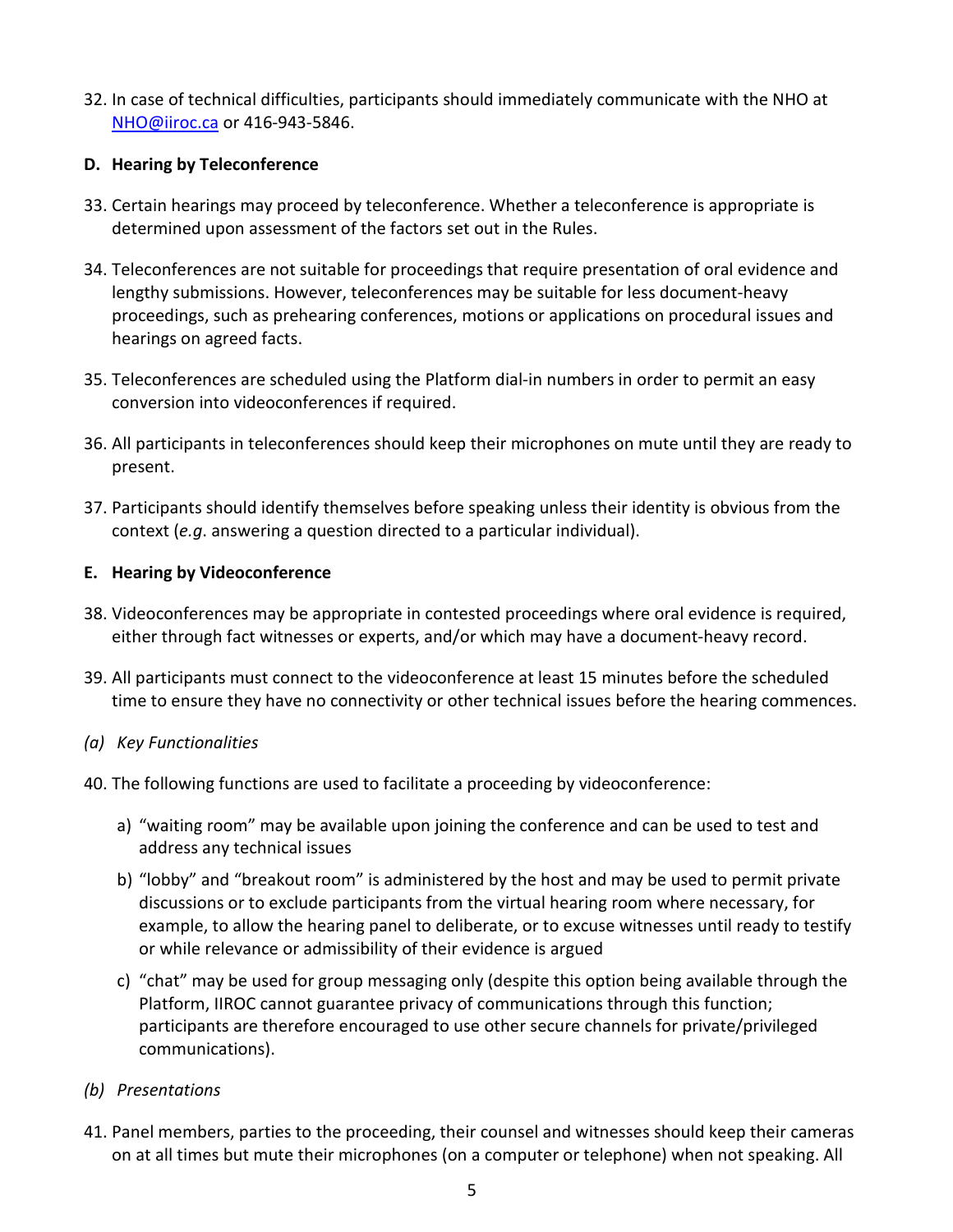other participants and observers, unless asked to speak, must keep their cameras and microphones turned off at all times.

- 42. Participants should avoid typing on their keyboard while their microphone is unmuted.
- 43. When presenting in a videoconference, participants should:
	- a) always keep their camera and microphone on unless the hearing panel instructs them otherwise
	- b) ensure that they have sufficient lighting in the room and avoid back lighting causing a dark reflection on the screen
	- c) position their camera so that all conference participants can clearly see the speaker, particularly their whole face, shoulders and hands if possible
	- d) speak directly and audibly into the microphone
	- e) to the extent possible, avoid turning frequently side to side while speaking (it is expected that participants may need to consult materials) as the audio may fade in and out.
- *(c) Necessary Interruptions and Adjournments*
- 44. A participant who wishes to speak when entitled to (for example, to raise an objection or a point of procedure or privilege) should "raise" or wave a hand in front of their camera or promptly say that they have an "objection". The Chair of the hearing panel may pause the session and ask the person to verbalize the objection when appropriate. If for technical reasons the objection could not be raised prior to the witness answering the question, provided that the party objects to the question as soon as reasonably possible, the hearing panel may rule on it at that time.
- 45. If the hearing is adjourned on the same day for either a break, panel deliberations or any other matter, the hearing panel will advise the participants when and how the hearing will resume. When possible, participants should mute their microphones and turn their cameras off during breaks instead of disconnecting from the session. If the participants suddenly become disconnected, they should use the same connection link to rejoin the session. If the hearing is adjourned to another day, the NHO will provide new connection details to all participants in advance of the new date(s).
- 46. If a participant needs to leave the session for any reason while the hearing is ongoing, they should advise the hearing panel and seek their permission to do so as soon as possible.

## <span id="page-5-0"></span>**F. Documents**

## *(a) Submitting Documents for Electronic Hearings*

- 47. As soon as possible or at least seven days before the scheduled electronic hearing, parties should upload the documents they intend to refer during the hearing to Case Center. Please refer to the [Best Practice for the Use of Case Center in IIROC Proceedings.](https://www.iiroc.ca/rules-and-enforcement/enforcement/best-practices-use-case-center-iiroc-proceedings-march-2022)
- *(b) Format*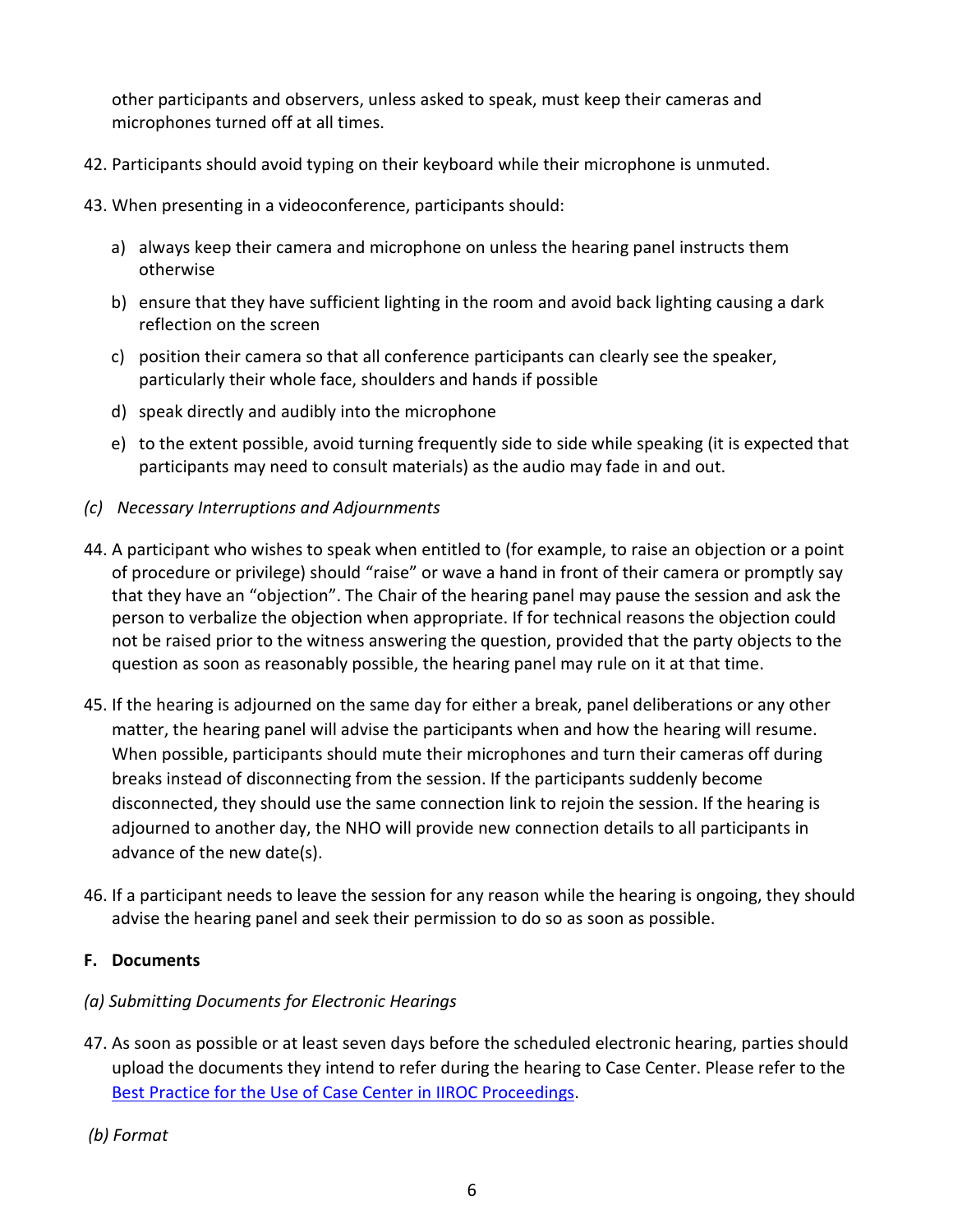- 48. Documents should be prepared and uploaded to Case Center in their native format following the practices set out in the Appendix - Standardization for IIROC Proceedings to the Best Practices for [the Use of Case Center in IIROC Proceedings, keeping in mind the following:](https://www.iiroc.ca/rules-and-enforcement/enforcement/best-practices-use-case-center-iiroc-proceedings-march-2022#3925188384-1326631585)
	- a) the use of clear document names and numbers (firm-specific naming conventions, abbreviations, or file numbers should not be included in the document's name)
	- b) indexing and pagination will be applied automatically by Case Center
	- c) where redactions are required, they should be 'burned in' (i.e., removing any underlying text) and clearly identified by a black box (white boxes should not be used as it is not possible to determine where the redactions start and end).
- 49. The NHO may require a new copy of the document from the party where the document appears to be illegible, imperfect or corrupt on its face or may require the party to re-upload the documents if done improperly.
- 50. Parties are not required to provide paper copies of their materials unless specifically requested by the hearing panel and/or the NHO.
- *(c) Document Presentation*
- 51. To present and direct others to specific documents during a hearing, parties will be using Case Center's presentation tools (not sharing documents on Webex or another videoconferencing platform). In Case Center, documents may be enlarged, annotated or highlighted as they are presented and will be controlled by the party making the presentation.
- 52. All participants should refer to documents using Case Center's index and page numbers (not their own numbers) for everyone's east of reference and consistency.

#### <span id="page-6-0"></span>**G. Witnesses**

- 53. In preparation for a proceeding, parties and/or their counsel are expected to advise their [witnesses of any protocol they agreed to and practices set out in this document](https://www.iiroc.ca/rules-and-enforcement/enforcement/best-practices-use-case-center-iiroc-proceedings-march-2022) and the Best Practice for the Use of Case Center in IIROC Proceedings, where applicable.
- 54. Witnesses will be asked to make themselves available at a scheduled date and time. As typically a witness has to be excluded from a hearing before their testimony, they may have to wait until invited into the virtual hearing room by the host.
- 55. At the beginning of their testimony, witnesses are sworn in and asked to confirm that, while giving evidence, they would not:
	- a) be accompanied by anyone in the room except as permitted by the hearing panel
	- b) refer to any notes or script
	- c) review any documents or access the Internet or any other electronic resources other than the documents put to them during their examination or as they may be permitted to review and
	- d) communicate with any person about the substance of their testimony (except to the extent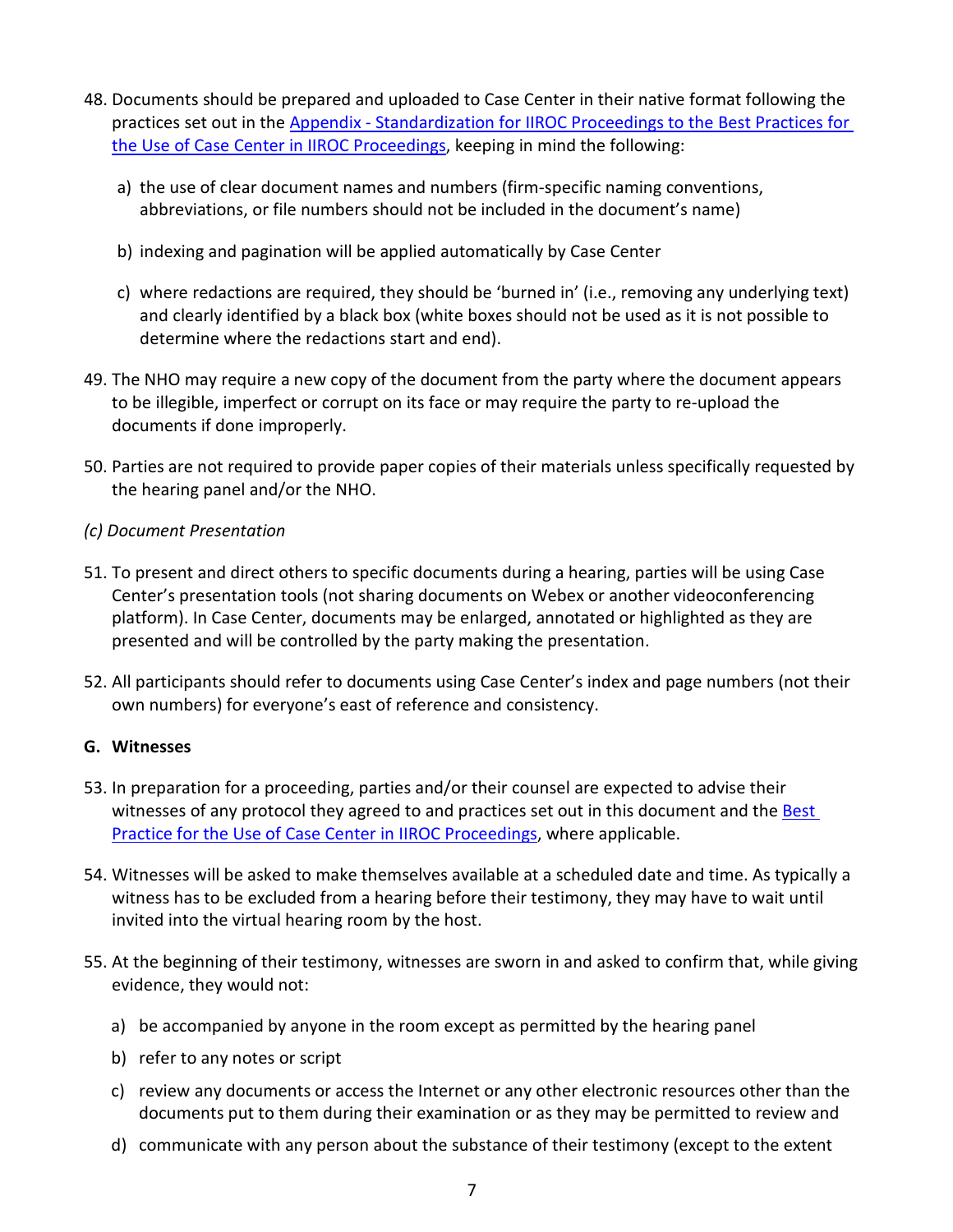permitted by the law societies' code/rules of professional conduct).

- 56. If the witness's testimony is interrupted for technical or other reasons, the witness would be cautioned not to discuss the testimony during the break and asked to confirm that is the case when returning to complete the testimony.
- 57. Where relevance or admissibility of the evidence is raised, witnesses may be excused at the request of a party and at the discretion of the hearing panel. Normally, the witness is not required to leave the session, but may be sent into the "lobby" and allowed to return to the hearing when appropriate.

# <span id="page-7-0"></span>**H. No Recording**

- 58. No recording of proceedings (either audio or video recording, photos or screen captures) is allowed except by a court reporter, for the preparation of an official transcript, or as may be permitted or directed by the hearing panel.
- 59. A registrar or a host is responsible for marking documents entered into the hearing record.

# <span id="page-7-1"></span>**I. Public Access**

- 60. Where a proceeding is open to the public, members of the public or media interested to attend the electronic or hybrid hearing should contact the NHO via [NHO@iiroc.ca](mailto:NHO@iiroc.ca) or register via a registration link, where applicable, at least two business days in advance of the hearing. Along with the request, a requestor will be asked to provide their name and contact information for registration and connectivity purposes. The NHO will confirm the registration and provide connection details.
- 61. Members of the public or media are able to observe but not participate in electronic hearings. They will have their microphones muted and cameras turned off for the duration of the proceeding.

## <span id="page-7-2"></span>**J. Etiquette, Attire and Decorum**

- 62. The formality, solemnity and propriety of the in-person hearing process remains and should be observed in electronic and hybrid proceedings.
- 63. When joining a virtual hearing session, participants may be prompted to select a display name. An appropriate display name may contain their first name or first initial and their last name.
- 64. All participants presenting by videoconference should be dressed in appropriate business attire.
- 65. To the extent possible, participants should use a neutral background. Virtual backgrounds use up bandwidth, often causing pixilation or audio interruption and therefore should not be used.
- 66. Participants should refrain from eating and limit their beverage intake to water or other soft beverages, which are to be consumed in a manner that avoids attracting undue attention.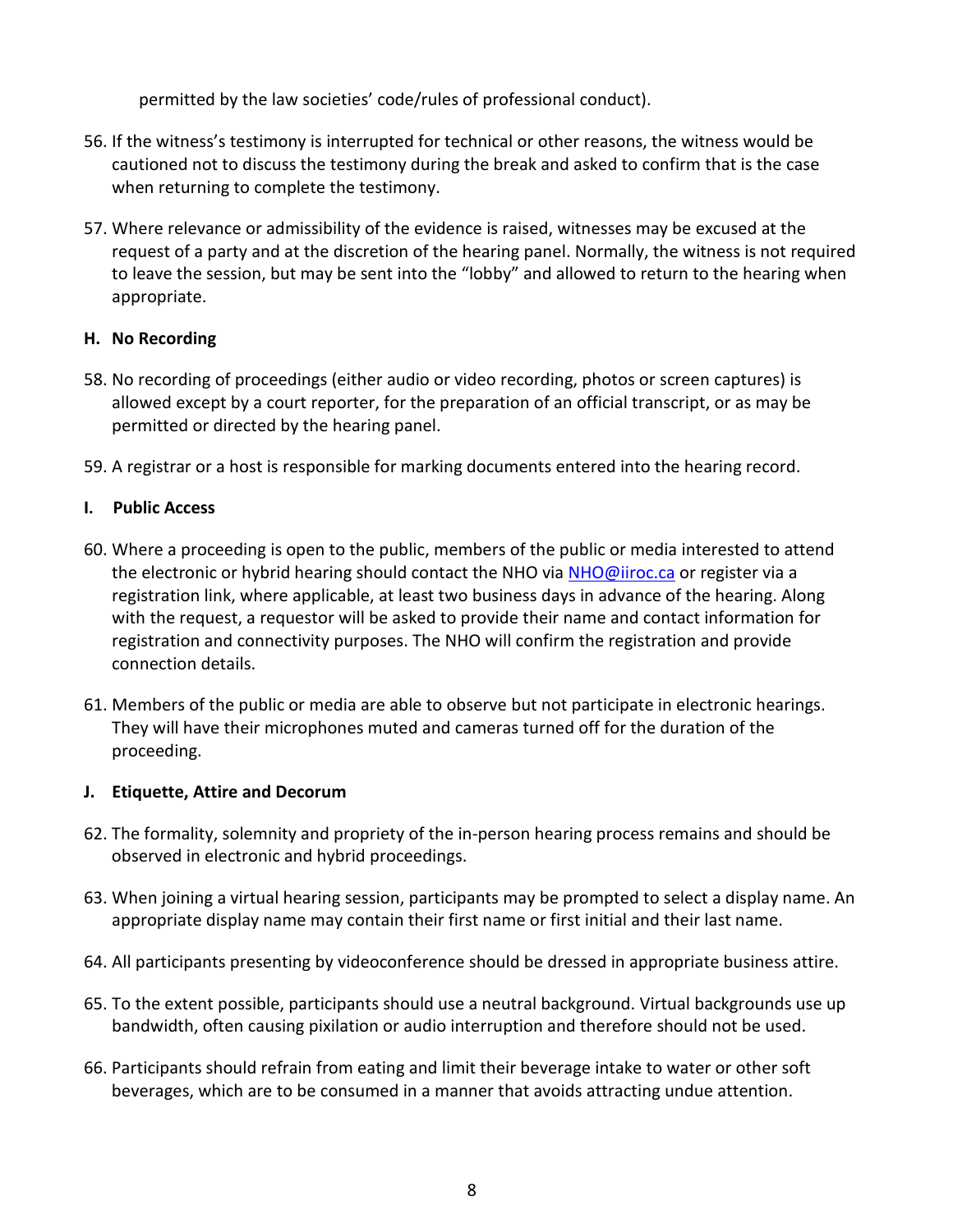- 67. Typically, electronic hearing sessions are open in advance of the scheduled time and may have frequent breaks as agreed by the parties and directed by the hearing panel. All participants are expected to be punctual and ready to proceed on time.
- 68. If joining an electronic hearing from home or public space, participants should eliminate or at least minimize all possible interruptions. Participants may need to advise their household members about the timing and duration of the hearing, remove all unnecessary objects from the room, avoid crowded or public places and turn off notifications on electronic devices.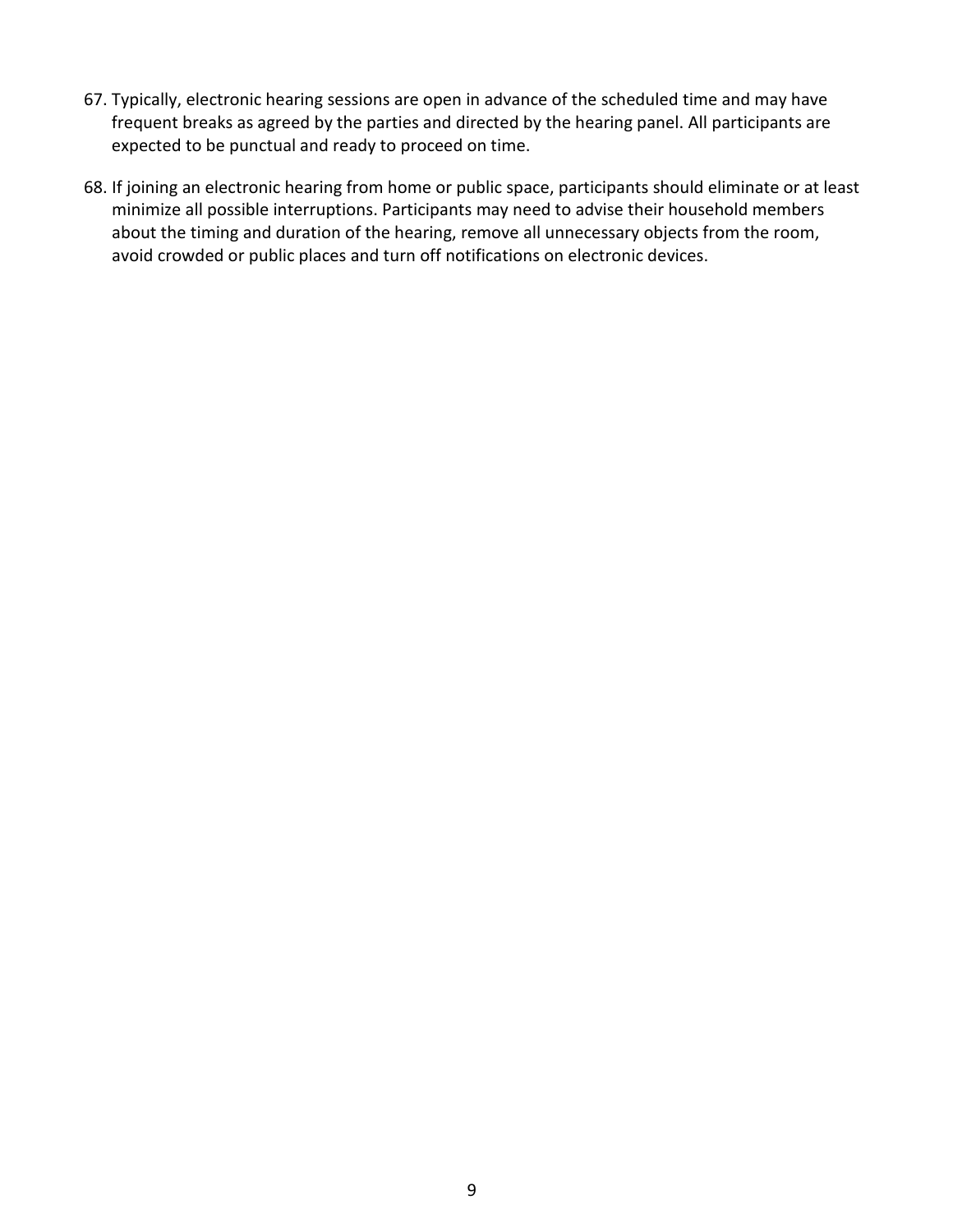# **Appendix A - Minimum Technical Requirements**

<span id="page-9-0"></span>

| <b>Software</b>                      | Webex app                                                                                                                                                                                                                                                                    |
|--------------------------------------|------------------------------------------------------------------------------------------------------------------------------------------------------------------------------------------------------------------------------------------------------------------------------|
| <b>Hardware</b>                      | Electronic device (desktop/laptop computer or tablet)<br>$\bullet$<br>Camera (built-in or external)<br>Microphone (built-in or external) or landline phone<br>Speakers or earphones (headset recommended)<br>Phone (iPhone/iPad iOS 10 or later and Android OS 5.1 or later) |
| <b>Operating</b><br><b>System</b>    | Windows 7 - Windows 10<br>Mac OS X 10.9 (Mavericks) – Mac OS 10.15 (Catalina)<br>Android OS 5 (Lollipop) - Android OS 9 (Pie)                                                                                                                                                |
| <b>Web Browser</b>                   | Google Chrome, version 59 or later<br>Mozilla Firefox, version 58 or later<br>Internet Explorer, latest version<br>$\bullet$<br>Microsoft Edge, latest version<br>$\bullet$<br>Apple Safari, latest version                                                                  |
| <b>Internet</b><br><b>Connection</b> | LAN (recommended), Wi-Fi or LTE network<br>High Definition Video: 2.5 Mbps (Receive) and 3.0 Mbps (Send)<br>High Quality Video: 1.0 Mbps (Receive) and 1.5 Mbps (Send)<br>Standard Quality Video: 0.5 Mbps (Receive) and 0.5 Mbps (Send)                                     |